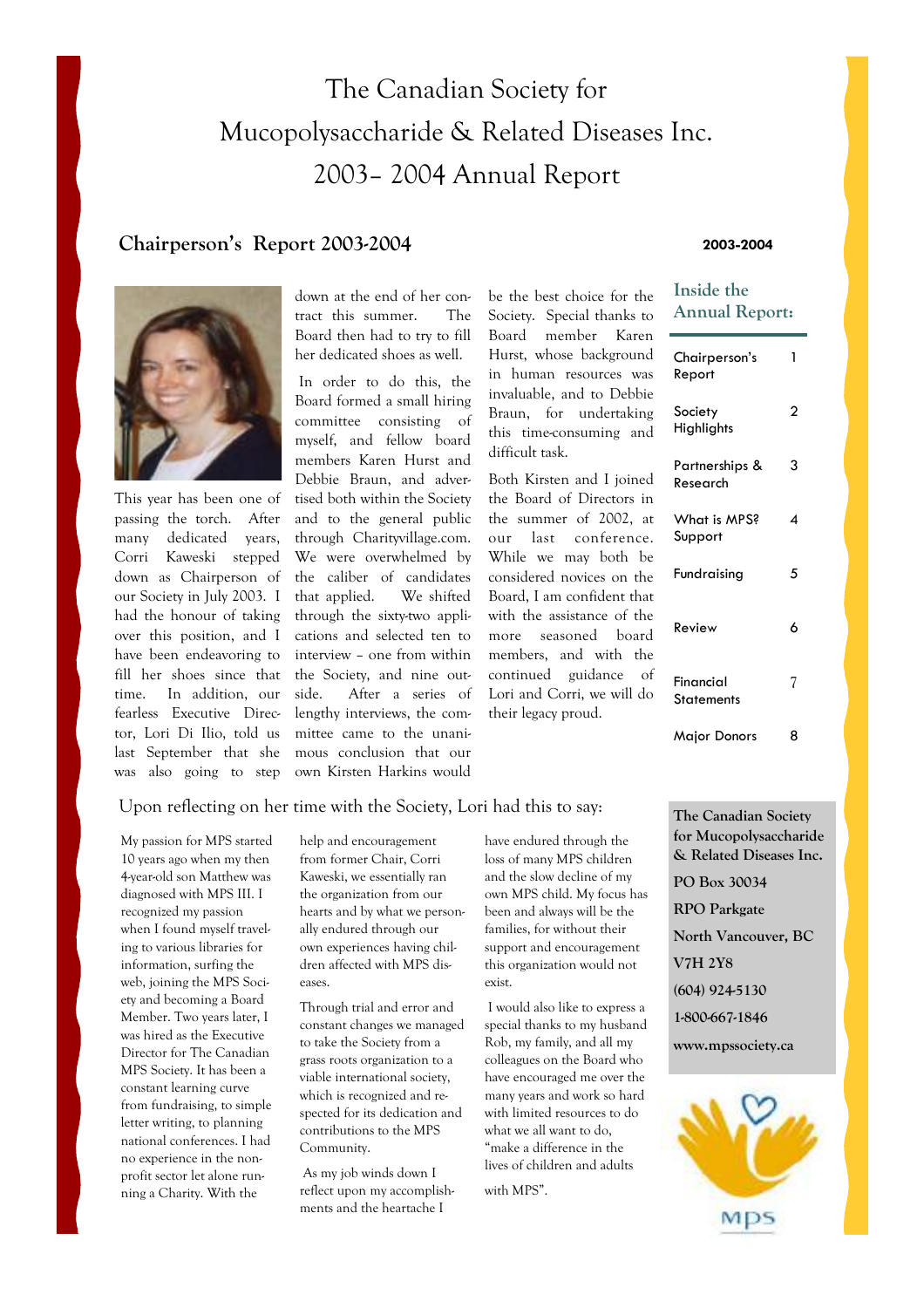# **Chairperson's Report—Con't:**

I would like to thank Lori Di Ilio and Corri Kaweski for all their hard work this year, and all the years prior. One can just imagine the dedication required, while at the same time trying to make life comfortable for your own MPS children and the rest of your family. Their commitments to our Society will never be forgotten. We would also like to thank their whole families – their husbands, parents, brothers and sisters, who have all done their part to make the Society the success that it is. Most of all, we would like to thank their children, who have given up valuable time with

their mom so that they could help make a better life for not only them, but all the MPS children in Canada.

Words will never be able express our gratitude, and we will miss you very much.



Lori Di Ilio & Corri Kaweski

## **2003 – 2004 Society Highlights**

Much of the past year has been dedicated to planning our 2004 summer conference to celebrate the Society's 20<sup>th</sup> Anniversary. As well, we continue our advocating efforts for MPS I patients across Canada. In the early part of 2003 we celebrated the approval of Aldurazyme in the U.S.A. and the Europen Union for use in children affected with MPS I. Approval for Aldurazyme from Health Canada was not forthcoming until the end of May, 2004.

 Kirsten and Todd Harkins implemented The MPS Cup Fantasy Hockey Game and Gala held on June 21, 2003, in North Vancouver raising just over \$40,000.00 for the Canadian MPS Society. This exciting event was the first of its kind for the MPS Society generating publicity and an opportunity to bring about more public awareness of MPS Diseases.





The 2003 MPS CUP team.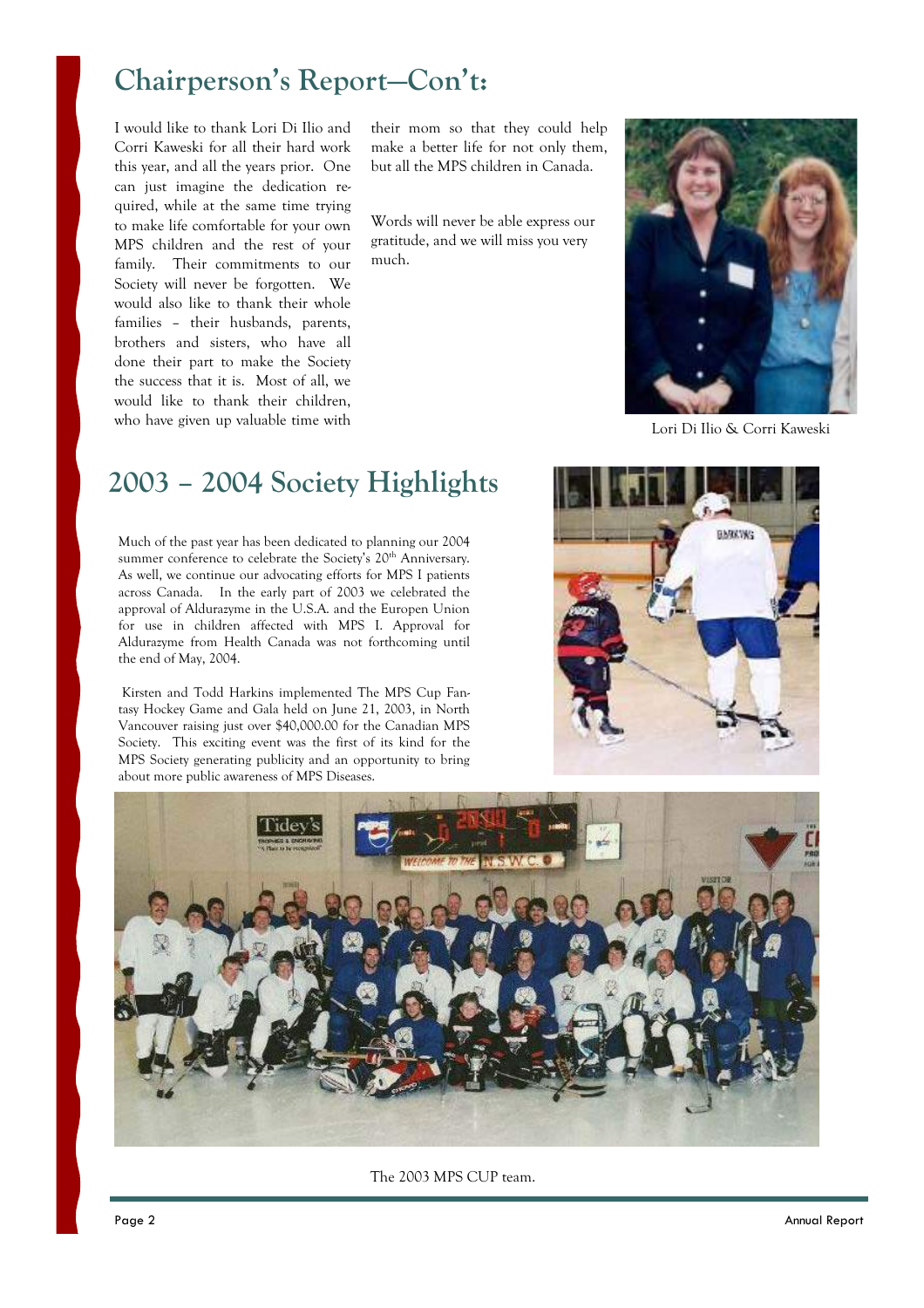## **2003 – 2004 Society Highlights**

Through a generous donation from Simon Ibell, The Canadian MPS Society has partnered with The National MPS Society to hire Tracey Halford to write an Everyday Booklet on living with MPS. Questionnaires were sent out across Canada and the US to all families for input on dealing with the very unique needs of MPS children. The booklet is well on its way to completion.

The Society's Jeans Day concept was revised to reflect our new logo and slogan: 'Canadian MPS Jeans Day'. A few Jeans days were held throughout country: It's our hope that more people will embrace this easy and fun fundraiser.

 Along with the new Jeans Day design, we developed our new 'Kick Back Week-end Wear' consisting of jean shirts, sweat shirts, t-shirts and three different coloured t-shirts - red, orange, and light blue - for the kids, featuring the Society's logo.

 In this past year, our Society also maintained its international presence. Lori Di Ilio, Kirsten Harkins and Tina Hapgood attended the Expert Meeting on Orthopedic Surgery in Manchester, England. The meeting was used as a forum to discuss debate and record the best techniques for managing and treating orthopedic issues in children with MPS. After each discussion a moderator prompted the panel of doctors to reach a consensus as the best approach to treatment. Organizers plan to publish their findings in a future Pediatric Orthopedic Journal.

 The launch of our updated website took place in early 2004. We wish to thank Line of Sight and Michael Ball for their endless hours of hard work to bring the completion of the new sight www.mpssociety.ca.



## **Partnerships & Research 2003 – 2004**

With the help of The Sanfilippo Children's Research Foundation the Canadian MPS Society was able to fund two \$4,000 Summer Studentship with Dr. Alexy Pshezhetsky PhD at Hopital Sainte-Justine.

 Through the generous donation of the MPS Cup and The Trevor MacDonald Foundation, the Canadian MPS Society awarded \$35,000 to Dr. Lorne Clarke and his team of researchers at the University of B.C. They will use micro array analysis and isotope-coded affinity tag (ICAT) proteomics to investigate the pathogenesis of MPS I utilizing the murine MPS I model.

 Ultimately their hope is to identify serum biomarkers of disease that may be useful in the evaluation of disease progression and response to therapy in children with MPS I. In addition, their more exploratory approach will lead to identification of other factors that may underlie the pathophysiology of MPS diseases. ICAT analysis of both immunocompetent and immunocompromised MPS I mice will represent one of the first applications of this type of proteomic analysis to a mouse model of disease.

 In early 2004, The Canadian MPS Society became a participating partner in the LSD Research Consortium in order to fund CNS research. This component is a very important objective of our research goals and we are very excited about having pledged \$10,000 U.S. to this collaboration. Visit www.LSDresearch.org for details.

 The National Institute of Neurological Disorders and Stroke and the Office of Rare Diseases will partner with the LSD Consortium by issuing a new program announcement (PA) for translational research. The purpose of this PA is to solicit applications from researcher on LSD's, focused on improving central nervous system treatment outcomes; enhancing the effectiveness of delivery and targeting of cells, enzymes drugs and genes into the brain; and developing novel therapeutic modalities. Transitional research is the step beyond basic research and will move the research into the clinical stage.

 We would like to thank our members and all of those who have offered their financial support to the Society, permitting us to continue to offer our vital programs of family support, education and research.

#### **Conclusion**

 I would like to thank my fellow board members who have worked so hard this year to make a difference. Being an MPS parent is challenging enough, but these people have sacrificed what little free time they have to make our Society a better organization. I thank you from the bottom of my heart.

*Judy Fowler Byrne* Chairperson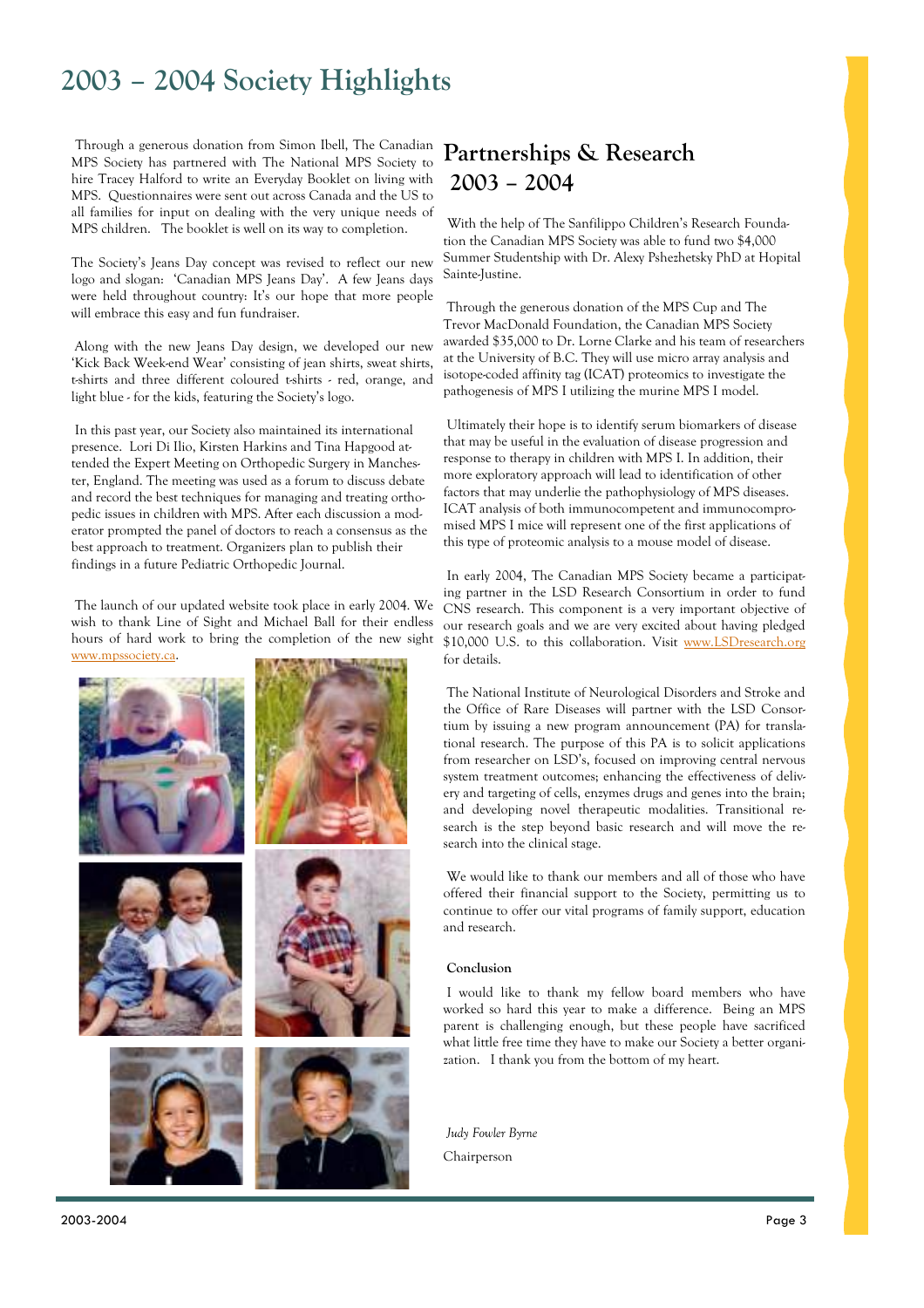# **What are Mucopolysaccharide & Related Diseases?**

**They are rare metabolic diseases referred to as MPS I to IX or more commonly by the name of the doctor who first described the condition.**

### **Mucopolysaccharidoses**  MPS I Hurler, Hurler Scheie, Scheie MPS II Hunter syndrome MPS III Sanfilippo syndrome A,B,C,D MPS IV Morquio syndrome MPS V Maroteaux-Lamy syndrome MPS VII Sly syndrome MPS 1X Hyaluronidase deficiency (MPS V and VIII have been reclassified)

**Glycoprotein Disorders** ML I Mucolipidosis—Sialidosis Mannosidosis Fucosidosis Aspartylglycosaminuria

**Multiple Enzyme Deficiencies** ML II I-cell disease ML III Pseudo-Hurler polydystrophy IV Mucolipidosis Multiple Sulphatase Deficiency

**Complex Lipid Storage Disorders** Tay-Sachs Sandoffs Disease Niemann-Pick Disease A & B (Sphingomyelinosis) Niemann-Pick Disease C

## **Providing Support to Families**

### **Founded in 1984, The**

**Canadian MPS Society is a registered not-for-profit organization which represents many children and adults affected with Mucopolysaccharide and related lysosomal storage diseases in Canada, as well as their families, caregivers and professionals. An national organization with programs that work in your community, the Canadian MPS Society is entirely supported by voluntary donations and fundraising.** 

### **The Societies services include:**

### **Family Referral Directory**

Our family referral directory enables families throughout Canada to connect with other families who have similar experiences.

#### **Telephone Helpline**

An 800 number has been established allowing families to call the head office free of charge.

#### **Website**

Our up-dated website, www.mpssociety.ca keeps members upto-date on the Society's happenings.

#### **Quarterly Newsletter**

*The Connection*, the Society's quarterly newsletter, is filled with information regarding research, clinical trials, resources, family news, medical matters, helpful hints, advocacy, fundraisers, and other events.

#### **Publications**

A wide range of publications and booklets are available on all aspects of disease management

#### **Conferences**

Our biennial conferences provide professionals and affected families with vital information on clinical management and treatments, as well as an opportunity to meet each other.

#### **Family Assistance Program**

A limited amount of funds are made available to families seeking financial support for equipment & renovations.

#### **Funding Research**

The Society funds two summer studentship research grants per year in order to promote research into lysosomal storage diseases, as well as larger grants as funds allow.

**Smiley Faces on Previous Page** 

Top Left: Rhys Boyd—MPS 1 Monica Nelis—MPS 1 Middle: Zane & Luke Braun—MPS IV Andrew Lanese MPS II Bottom: Melissa & Olivier Bilodeau MPS IV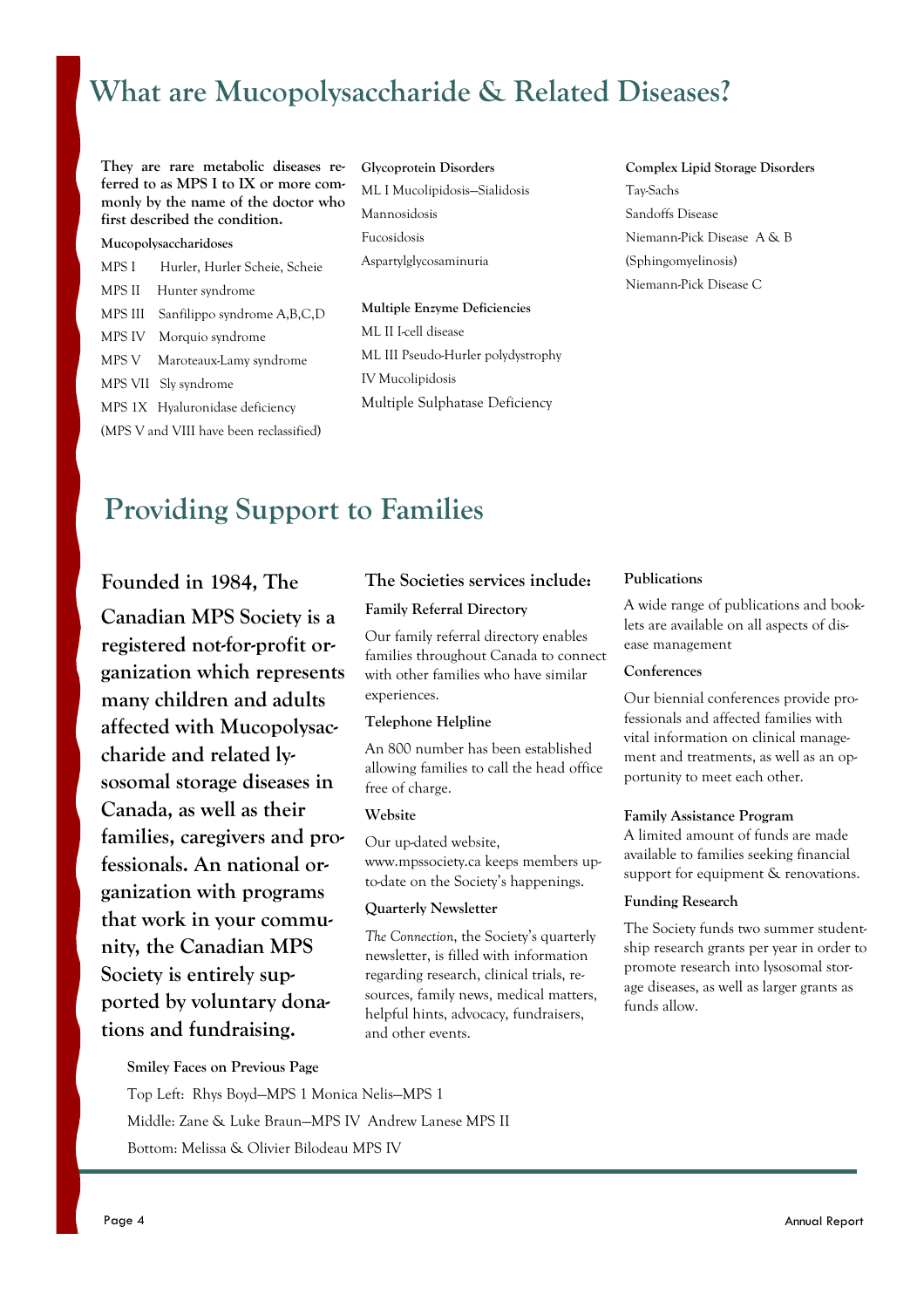# **Fundraising for MPS 2003 - 2004**



M & M. Meats Charity BBQ —Harkins Family



Craft Sale—Meech Family



Jeans Day—Lanese Family



Jeans Day—Cove Cliff Elementary School



Great Lake Walk— Brooke Hosdson, with support from the Nimmo Family



Yard Sale—Bankert Family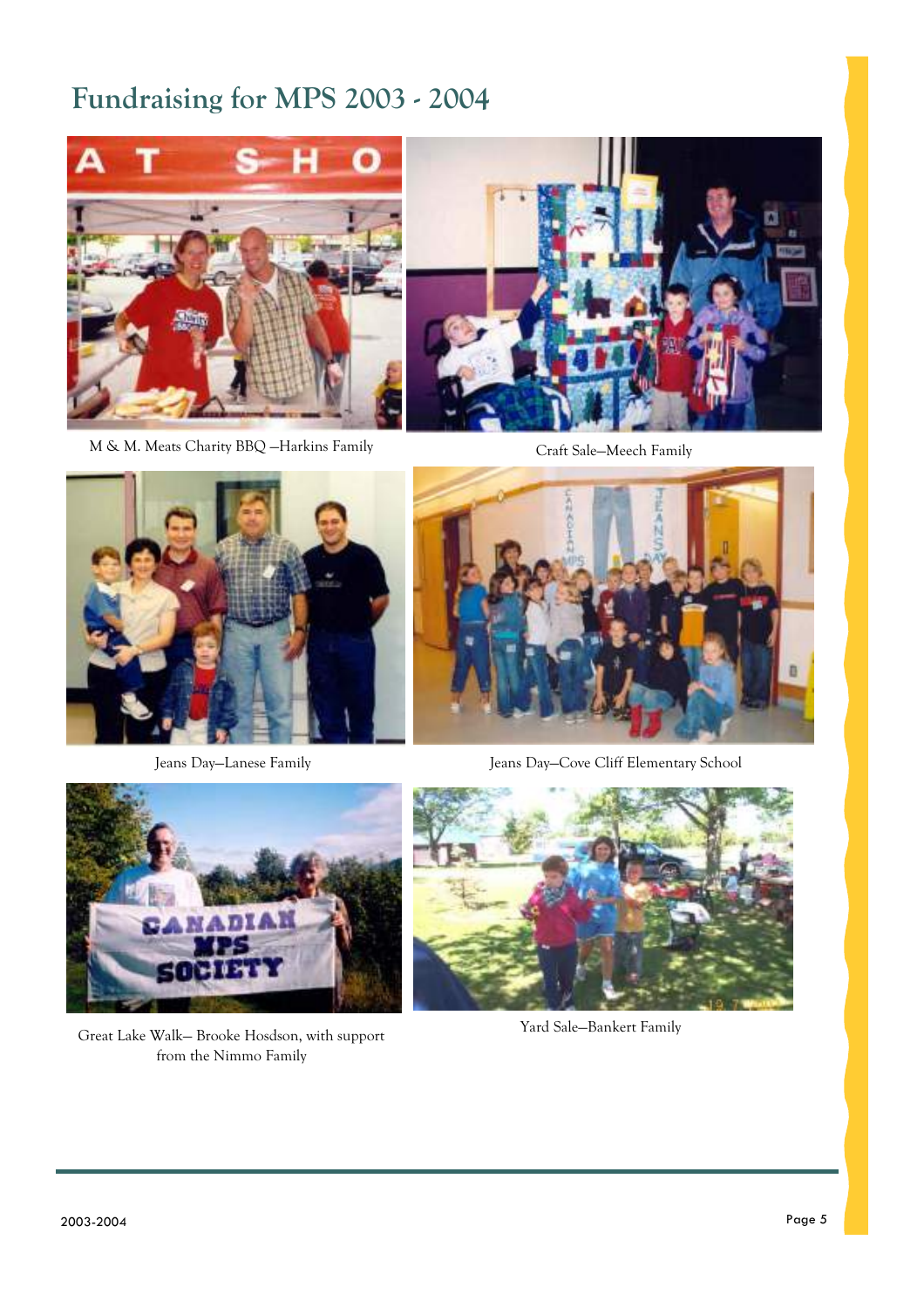### **To the Members of The Canadian Society for Mucopolysaccharide & Related Diseases Inc.**

We have reviewed the balance sheet of The Canadian Society for Mucopolysaccharide & Related Diseases Inc as at March 31, 2004 and the statement of revenue expenditures and surplus for the year then ended. Our review was made in accordance with generally accepted standards for review engagements and accordingly consisted primary of enquiry, analytical procedures and discussion related to information supplied to us by the Society.

A review does not constitute an audit and consequently we do not express an audit opinion on these financial statements.

In common with many charitable organizations, the Society derives part of its revenue from the general public in the form of donations and fundraising income, which are not susceptible to complete review. Our review of revenue from donations and fundraising income was limited to the amounts recorded in the records of the Society. Accordingly, we were unable to determine whether any adjustments to revenue and surplus might be necessary.

Except for the effect of any adjustments, if any, which might have been required had we been able to complete our review of revenue as described in the preceding paragraph, nothing has come to our attention that causes us to believe that these financial statements are not, in all material respects, in accordance with generally accepted accounting principles

#### **BDO Dunwoody LLP**

Chartered Accountants

Toronto, Ontario

June 24, 2004

#### **Balance Sheet**

#### **(Unaudited)**

| March 31                             | 2004   | 2003     |
|--------------------------------------|--------|----------|
| Assets                               |        |          |
| Cash and short term deposit receipts | 96,535 | \$73,979 |
| GST receivable                       | 299    | 236      |
| Accrued interest receivable          | 378    | 240      |
|                                      | 97,212 | \$74,455 |
|                                      |        |          |
| Liabilities and Surplus              | 500    | 500      |
| Accounts payable                     | 96,712 | \$73,955 |
| Surplus                              |        |          |
|                                      | 97,212 | \$74,455 |

On behalf of the Board of Directors

#### **Lori Di Ilio**

Executive Director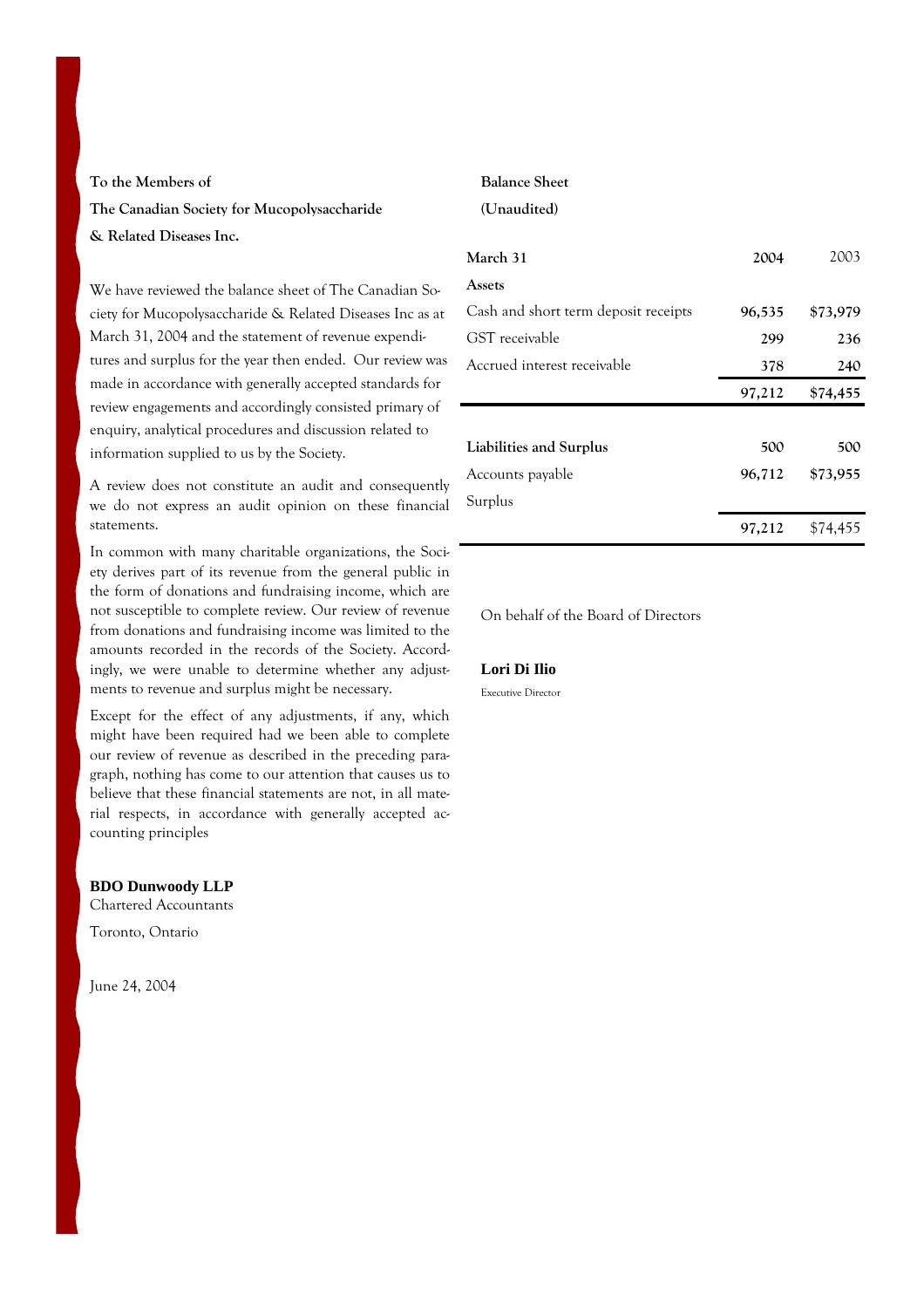# **Financial Statements for 2003—2004 Year Ending**

| For year ending March 31                                      | 2004    | 2003     |
|---------------------------------------------------------------|---------|----------|
| Revenue                                                       |         |          |
| Donations                                                     | 83,857  | \$36,500 |
| Fundraising, net of related expenses                          | 44,838  | 15,079   |
| Subscriptions                                                 | 2,430   | 3,023    |
| Interest                                                      | 1,688   | 1,213    |
| Sundry                                                        | 824     | 13,183   |
|                                                               | 133,637 | 69,048   |
| Expenditures                                                  |         |          |
| Conferences                                                   |         | 16,461   |
| <b>Consulting Fees</b>                                        | 9,000   | 8,500    |
| Family Assistance donations                                   | 3,000   | 4,500    |
| Meetings                                                      | 3,404   | 49       |
| Non-recoverable GST (recovery)                                | 801     | 904      |
| Office Equipment                                              | 2,945   |          |
| Office expenses                                               | 1,954   | 3,752    |
| Professional fees                                             | 600     | 550      |
| Printing & postage                                            | 5,196   | 7,658    |
| Registration fees                                             | 30      | 42       |
| Salaries                                                      | 34,128  | 23,968   |
| Telephone and Internet                                        | 3,998   | 2,733    |
| Travel                                                        | 2,824   |          |
|                                                               | 67,880  | 69,117   |
| Grants                                                        | 43,000  | 8,000    |
|                                                               | 110,880 | 77,117   |
| Excess (Deficiency) of revenue over expenditures for the year | 22,757  | (8,069)  |
| Surplus, beginning of year                                    | 73,955  | 82,024   |
| Surplus, end of year                                          | 96,712  | \$73,955 |